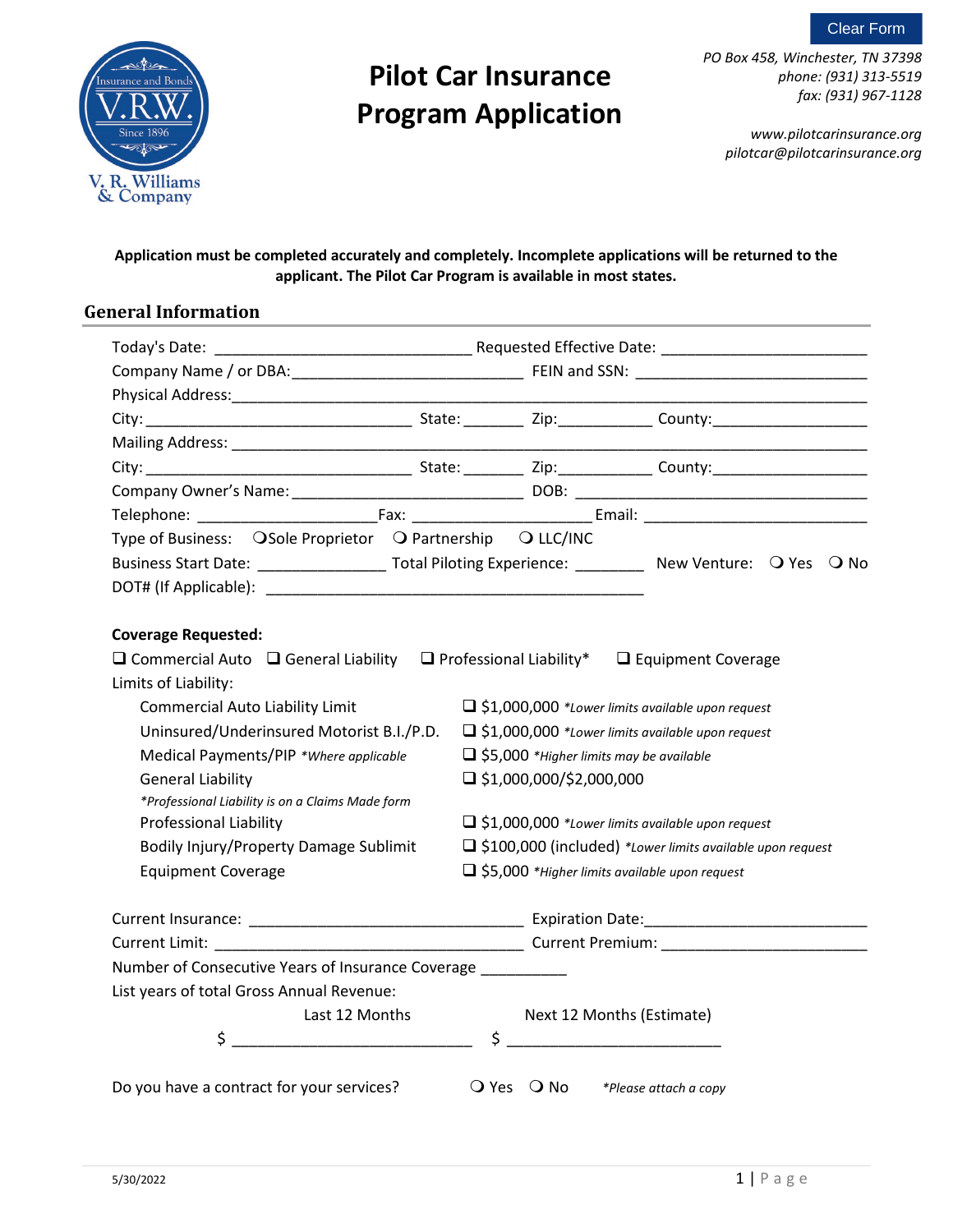

*PO Box 458, Winchester, TN 37398 phone: (931) 313-5519 fax: (931) 967-1128*

*www.pilotcarinsurance.org pilotcar@pilotcarinsurance.org*

#### **Vehicle Schedule**

| *Policies quoted on Actual Cash Value basis                                |                                       |                    |                    |                           |  |  |  |  |
|----------------------------------------------------------------------------|---------------------------------------|--------------------|--------------------|---------------------------|--|--|--|--|
| Do you have a Lien Holder? O Yes O No                                      |                                       |                    |                    |                           |  |  |  |  |
|                                                                            |                                       |                    |                    |                           |  |  |  |  |
| Comprehensive (ACV) $\qquad Q$ \$500 $\qquad Q$ \$1,000 $\qquad Q$ \$2,500 |                                       |                    |                    |                           |  |  |  |  |
| Collision (ACV)                                                            | $\bigcirc$ \$500                      | $\bigcirc$ \$1,000 | $\bigcirc$ \$2,500 | *Check Desired Deductible |  |  |  |  |
|                                                                            |                                       |                    |                    |                           |  |  |  |  |
|                                                                            |                                       |                    |                    |                           |  |  |  |  |
|                                                                            |                                       |                    |                    |                           |  |  |  |  |
|                                                                            |                                       |                    |                    |                           |  |  |  |  |
| *Policies quoted on Actual Cash Value basis                                |                                       |                    |                    |                           |  |  |  |  |
|                                                                            | Do you have a Lien Holder? O Yes O No |                    |                    |                           |  |  |  |  |
|                                                                            |                                       |                    |                    |                           |  |  |  |  |
| Comprehensive (ACV)                                                        | $\bigcirc$ \$500                      | $\bigcirc$ \$1,000 | $Q$ \$2,500        |                           |  |  |  |  |
| Collision (ACV)                                                            | $\bigcirc$ \$500                      | $\bigcirc$ \$1,000 | $\bigcirc$ \$2,500 | *Check Desired Deductible |  |  |  |  |
|                                                                            |                                       |                    |                    |                           |  |  |  |  |
|                                                                            |                                       |                    |                    |                           |  |  |  |  |
|                                                                            |                                       |                    |                    |                           |  |  |  |  |
|                                                                            |                                       |                    |                    |                           |  |  |  |  |
| *Policies quoted on Actual Cash Value basis                                |                                       |                    |                    |                           |  |  |  |  |
| Do you have a Lien Holder? O Yes O No                                      |                                       |                    |                    |                           |  |  |  |  |
|                                                                            |                                       |                    |                    |                           |  |  |  |  |
| Comprehensive (ACV)                                                        | $\bigcirc$ \$500                      | $\bigcirc$ \$1,000 | $\bigcirc$ \$2,500 |                           |  |  |  |  |
| Collision (ACV)                                                            | $\bigcirc$ \$500                      | $\bigcirc$ \$1,000 | $Q$ \$2,500        | *Check Desired Deductible |  |  |  |  |

*There are no radius or mileage restrictions with this program.*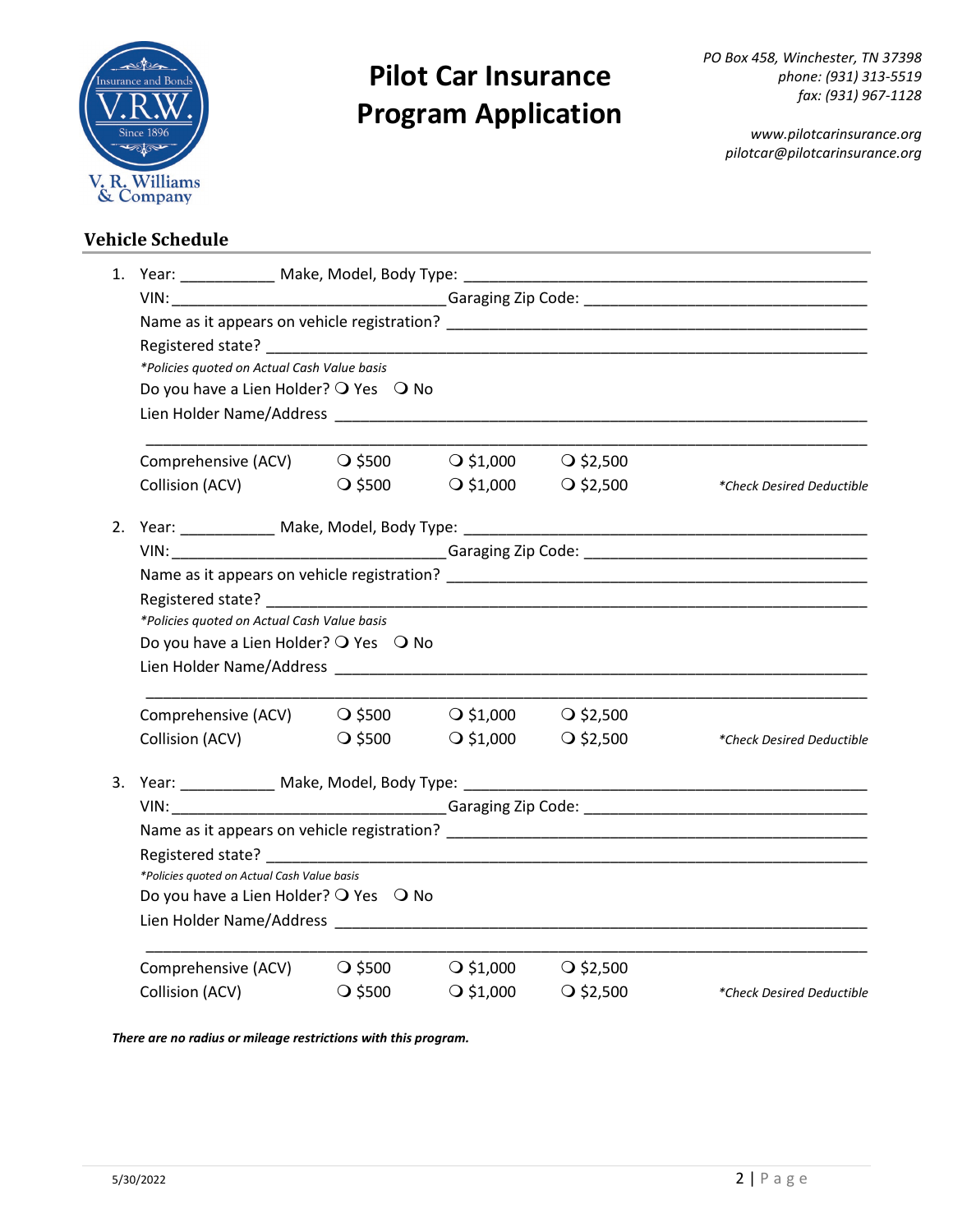

*www.pilotcarinsurance.org pilotcar@pilotcarinsurance.org*

#### **Drivers**

| 1. |                                                                                                                                                                                                                                | Name: Name                                  |  |                                                       |  | DOB:                             | Gender:                                              |
|----|--------------------------------------------------------------------------------------------------------------------------------------------------------------------------------------------------------------------------------|---------------------------------------------|--|-------------------------------------------------------|--|----------------------------------|------------------------------------------------------|
|    | Marital Status: National Status: National Status: National Status: National Status: National Status: National Status: National Status: National Status: National Status: National Status: National Status: National Status: Na |                                             |  |                                                       |  | DL Number: The Muslim of the Sea | State:                                               |
|    | CDL:                                                                                                                                                                                                                           |                                             |  | $\bigcirc$ Yes $\bigcirc$ No Year CDL Obtained        |  |                                  |                                                      |
|    |                                                                                                                                                                                                                                |                                             |  | O Yes O No Front Pilot Car                            |  |                                  | $\bigcirc$ Yes $\bigcirc$ No Rear Steering/Tillering |
|    |                                                                                                                                                                                                                                |                                             |  | $\overline{Q}$ Yes $\overline{Q}$ No Rear Pilot Car   |  |                                  | $Q$ Yes $Q$ No Rigging                               |
|    |                                                                                                                                                                                                                                |                                             |  | $\bigcirc$ Yes $\bigcirc$ No Flagging/Traffic Control |  |                                  | O Yes O No Brokering/Subcontractors                  |
|    |                                                                                                                                                                                                                                |                                             |  | $\bigcirc$ Yes $\bigcirc$ No Height Pole              |  |                                  | $\overline{Q}$ Yes $\overline{Q}$ No Hot Shot        |
|    |                                                                                                                                                                                                                                |                                             |  | O Yes O No Route Surveys                              |  |                                  |                                                      |
|    |                                                                                                                                                                                                                                | angth of experience for each centice above: |  |                                                       |  |                                  |                                                      |

Length of experience for each service above: \_\_\_\_\_\_\_\_\_\_\_\_\_\_\_\_\_\_\_\_\_\_\_\_\_\_\_\_\_\_\_\_\_\_\_

Have you completed a defensive driving course that was not required due to a traffic violation? \_\_\_\_\_\_\_ *\*Please provide copy*

#### **Violations, Accidents or Claims Last 7 Years <b>CHECK HERE IS CHECK HERE IF NONE**

| Date | <b>Description of Occurrence/Claim</b> | <b>Amount Paid</b> | <b>Claim Status</b>             |
|------|----------------------------------------|--------------------|---------------------------------|
|      |                                        |                    | O Open O Closed                 |
|      |                                        |                    | O Closed<br>$\overline{O}$ Open |

*\*Loss runs MUST be provided for the last 3 years before any processing of the application can occur.*

*\*Include details on any auto, general liability, or professional liability claims in last 3 years.*

|                                 |  |                                              |                                                               | DOB:       |  | Gender:                                                       |  |  |
|---------------------------------|--|----------------------------------------------|---------------------------------------------------------------|------------|--|---------------------------------------------------------------|--|--|
| Marital Status: National Status |  |                                              |                                                               | DL Number: |  | State:                                                        |  |  |
| CDL:                            |  |                                              | $\bigcirc$ Yes $\bigcirc$ No Year CDL Obtained                |            |  |                                                               |  |  |
|                                 |  |                                              | $\overline{Q}$ Yes $\overline{Q}$ No Front Pilot Car          |            |  | $\overline{O}$ Yes $\overline{O}$ No Rear Steering/Tillering  |  |  |
|                                 |  |                                              | $\overline{Q}$ Yes $\overline{Q}$ No Rear Pilot Car           |            |  | $\overline{O}$ Yes $\overline{O}$ No Rigging                  |  |  |
|                                 |  |                                              | $\overline{O}$ Yes $\overline{O}$ No Flagging/Traffic Control |            |  | $\overline{O}$ Yes $\overline{O}$ No Brokering/Subcontractors |  |  |
|                                 |  |                                              | O Yes O No Height Pole                                        |            |  | O Yes O No Hot Shot                                           |  |  |
|                                 |  |                                              | O Yes O No Route Surveys                                      |            |  |                                                               |  |  |
|                                 |  | Length of experience for each service above: |                                                               |            |  |                                                               |  |  |

Have you completed a defensive driving course that was not required due to a traffic violation? \_\_\_\_\_\_\_ *\*Please provide copy*

#### **Violations, Accidents or Claims Last 7 Years Check Here if None**

| Date | <b>Description of Occurrence/Claim</b> | <b>Amount Paid</b> | <b>Claim Status</b> |
|------|----------------------------------------|--------------------|---------------------|
|      |                                        |                    | O Open O Closed     |
|      |                                        |                    | O Open O Closed     |

*\*Loss runs MUST be provided for the last 3 years before any processing of the application can occur.*

*\*Include details on any auto, general liability, or professional liability claims in last 3 years.*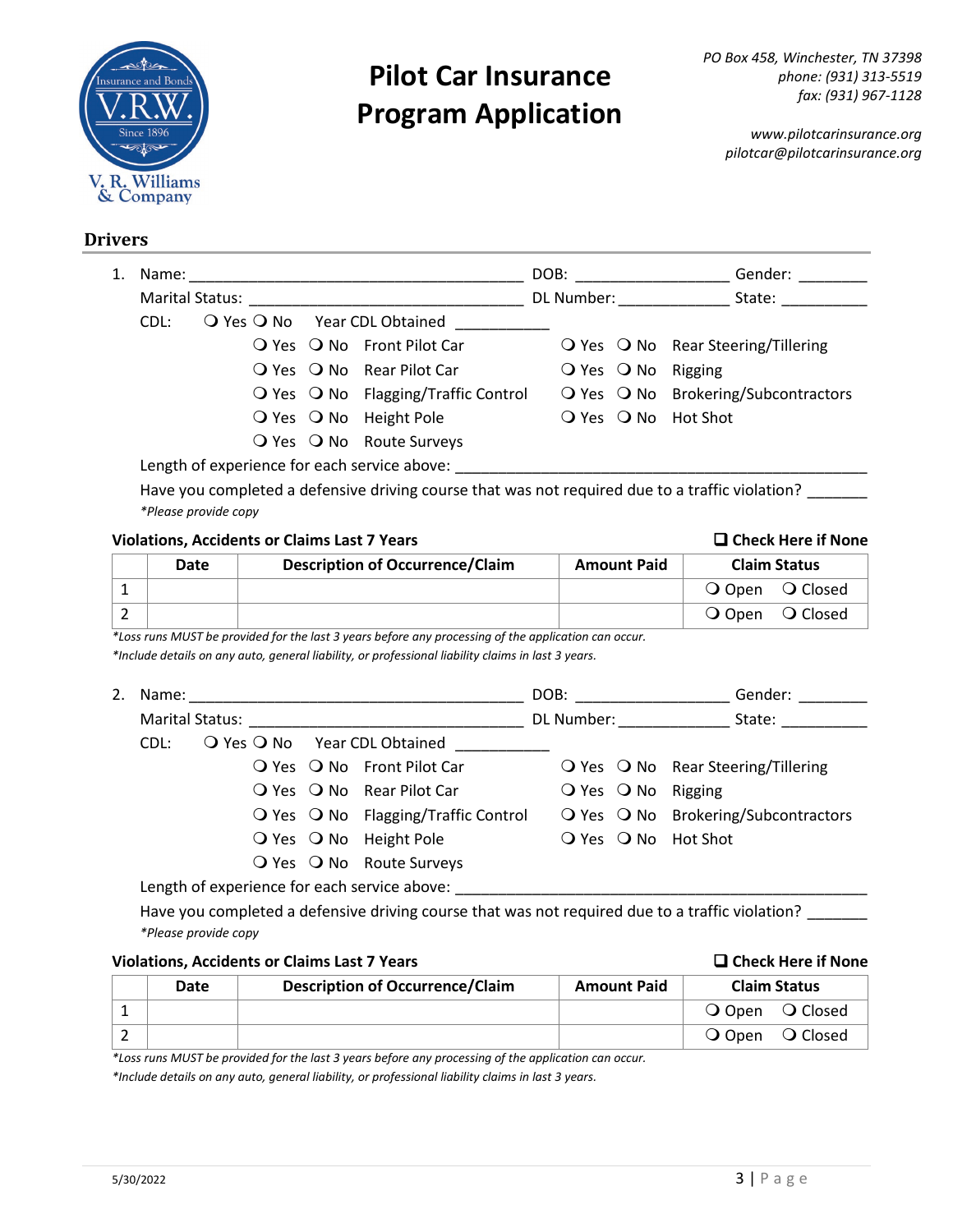

*www.pilotcarinsurance.org pilotcar@pilotcarinsurance.org*

| 3. | Name: |                        |                                                               | DOB:                   | Gender:                                                      |
|----|-------|------------------------|---------------------------------------------------------------|------------------------|--------------------------------------------------------------|
|    |       | <b>Marital Status:</b> |                                                               | DL Number:             | State:                                                       |
|    | CDL:  |                        | $\bigcirc$ Yes $\bigcirc$ No Year CDL Obtained                |                        |                                                              |
|    |       |                        | $\overline{Q}$ Yes $\overline{Q}$ No Front Pilot Car          |                        | $\overline{O}$ Yes $\overline{O}$ No Rear Steering/Tillering |
|    |       |                        | O Yes O No Rear Pilot Car                                     | $Q$ Yes $Q$ No Rigging |                                                              |
|    |       |                        | $\overline{O}$ Yes $\overline{O}$ No Flagging/Traffic Control |                        | O Yes O No Brokering/Subcontractors                          |
|    |       |                        | $\bigcirc$ Yes $\bigcirc$ No Height Pole                      |                        | $\overline{Q}$ Yes $\overline{Q}$ No Hot Shot                |
|    |       |                        | O Yes O No Route Surveys                                      |                        |                                                              |
|    |       | .                      |                                                               |                        |                                                              |

Length of experience for each service above: \_\_\_\_\_\_\_\_\_\_\_\_\_\_\_\_\_\_\_\_\_\_\_\_\_\_\_\_\_\_\_\_\_\_\_

Have you completed a defensive driving course that was not required due to a traffic violation? \_\_\_\_\_\_\_ *\*please provide copy*

#### **Violations, Accidents or Claims Last 7 Years Check Here if None**

### **Date Description of Occurrence/Claim Amount Paid Claim Status** 1 | **O** Open **O** Closed 2 | Conservation of the conservation of the conservation of the conservation of the conservation of the conservation of the conservation of the conservation of the conservation of the conservation of the conservation of th

*\*Loss runs MUST be provided for the last 3 years before any processing of the application can occur.*

*\*Include details on any auto, general liability, or professional liability claims in last 3 years.*

#### **Additional Information**

| $Q$ Yes $Q$ No | Any vehicles not solely owned and registered to applicant?<br>If yes, please explain      |
|----------------|-------------------------------------------------------------------------------------------|
| $Q$ Yes $Q$ No | Are you requesting coverage for an employee using their own vehicle?                      |
| $Q$ Yes $Q$ No | Any vehicles leased or rented to others?                                                  |
|                | If yes, provide copy of lease.                                                            |
| $Q$ Yes $Q$ No | Do you escort any loads transporting hazardous materials?                                 |
| $Q$ Yes $Q$ No | Are any vehicles to be covered used only by family members?                               |
|                | If yes, include driver information for each.                                              |
| $Q$ Yes $Q$ No | Are any drivers covered by workers' compensation?                                         |
| $Q$ Yes $Q$ No | Do you permit non-employee passengers during trips?                                       |
| $Q$ Yes $Q$ No | Do you participate in any ride-sharing services such as Uber or Lyft? (Note: Policy       |
|                | excludes coverage for these services.)                                                    |
| $Q$ Yes $Q$ No | Does the applicant provide professional services to business entities in which it retains |
|                | an ownership interest?                                                                    |
|                |                                                                                           |

\_\_\_\_\_\_\_\_\_\_\_\_\_\_\_\_\_\_\_\_\_\_\_\_\_\_\_\_\_\_\_\_\_\_\_\_\_\_\_\_\_\_\_\_\_\_\_\_\_\_\_\_\_\_\_\_\_\_\_\_\_\_\_\_\_\_\_\_\_\_\_\_\_\_\_\_\_\_\_\_\_\_\_\_\_\_\_

\_\_\_\_\_\_\_\_\_\_\_\_\_\_\_\_\_\_\_\_\_\_\_\_\_\_\_\_\_\_\_\_\_\_\_\_\_\_\_\_\_\_\_\_\_\_\_\_\_\_\_\_\_\_\_\_\_\_\_\_\_\_\_\_\_\_\_\_\_\_\_\_\_\_\_\_\_\_\_\_\_\_\_\_\_\_\_

List primary operating states: \_\_\_\_\_\_\_\_\_\_\_\_\_\_\_\_\_\_\_\_\_\_\_\_\_\_\_\_\_\_\_\_\_\_\_\_\_\_\_\_\_\_\_\_\_\_\_\_\_\_\_\_\_\_\_\_\_\_\_\_\_\_\_\_

List all certifications: \_\_\_\_\_\_\_\_\_\_\_\_\_\_\_\_\_\_\_\_\_\_\_\_\_\_\_\_\_\_\_\_\_\_\_\_\_\_\_\_\_\_\_\_\_\_\_\_\_\_\_\_\_\_\_\_\_\_\_\_\_\_\_\_\_\_\_\_\_\_\_

List any added safety devices (voice recorders, camera, GPS): \_\_\_\_\_\_\_\_\_\_\_\_\_\_\_\_\_\_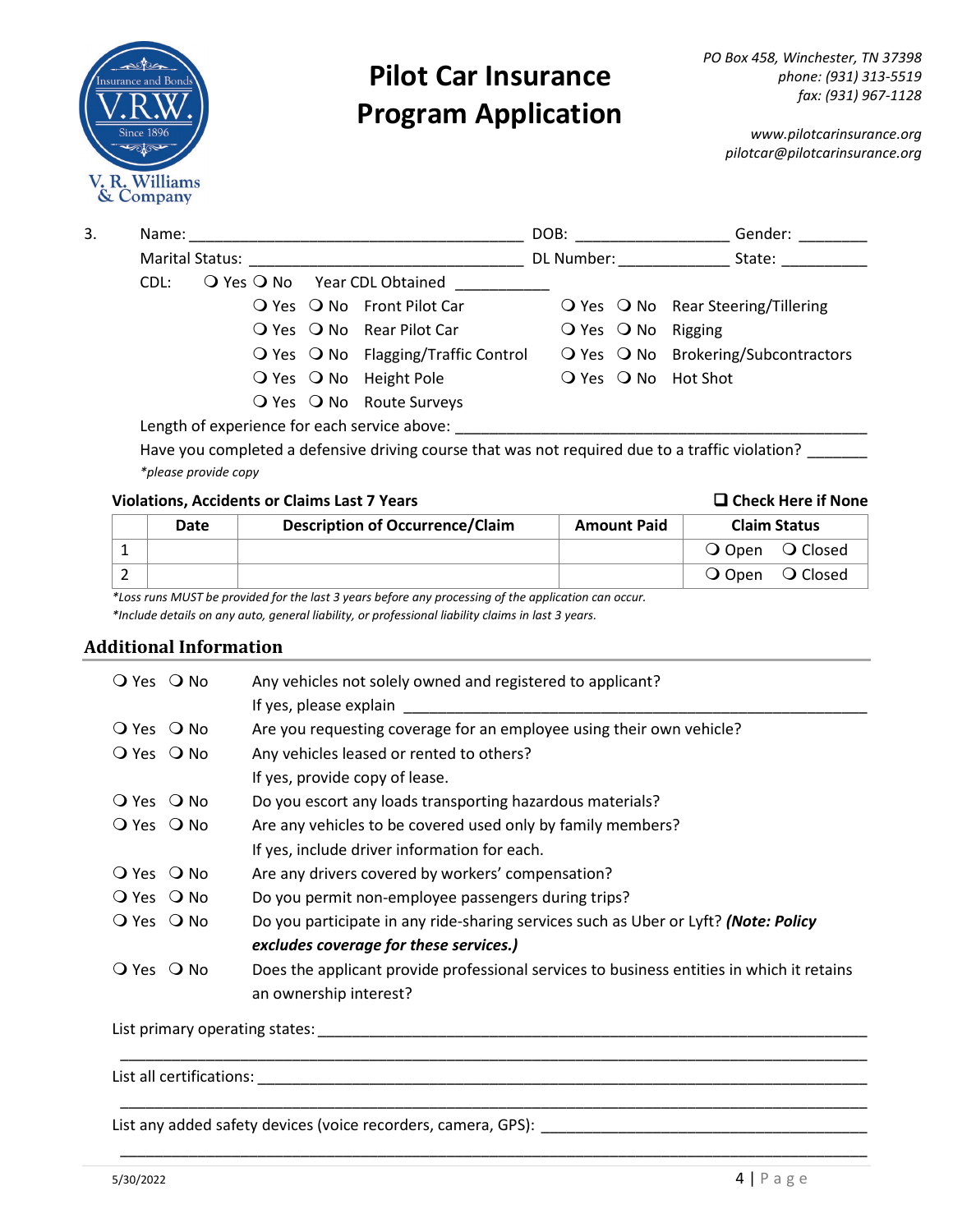

*www.pilotcarinsurance.org pilotcar@pilotcarinsurance.org*

### **Basic Operations**

| Services Provided |                          | % of Total Operations |
|-------------------|--------------------------|-----------------------|
| $Q$ Yes $Q$ No    | <b>Front Pilot Car</b>   |                       |
| $Q$ Yes $Q$ No    | Rear Pilot Car           |                       |
| $Q$ Yes $Q$ No    | Flagging/Traffic Control |                       |
| $Q$ Yes $Q$ No    | <b>Height Pole</b>       |                       |
| $Q$ Yes $Q$ No    | <b>Route Surveys</b>     |                       |
|                   |                          |                       |

### **Additional Operations** *(Subject to Availability)*

| Services Provided<br>O Yes O No<br>$\overline{O}$ Yes $\overline{O}$ No<br>$\overline{O}$ Yes $\overline{O}$ No<br>O Yes O No | Rear Steering/Tillering<br>Rigging/Secure Cargo<br>Brokering/Subcontractors<br>Hot Shot | % of Total Operations                                                                                      |
|-------------------------------------------------------------------------------------------------------------------------------|-----------------------------------------------------------------------------------------|------------------------------------------------------------------------------------------------------------|
| Height Pole                                                                                                                   | $\Box N/A$                                                                              |                                                                                                            |
| $\bigcirc$ Yes $\bigcirc$ No                                                                                                  | Do you perform height pole work?<br>If yes, please explain                              | Is height pole/fastening equipment homemade or manufactured?                                               |
|                                                                                                                               |                                                                                         | Height Pole Guidelines: Pole must be non-conductive, flexible, non-destructive, and must have secure       |
|                                                                                                                               | fastening device in place to prevent slipping.                                          |                                                                                                            |
| $\bigcirc$ Yes $\bigcirc$ No                                                                                                  | Does your height pole use any compression fittings?                                     |                                                                                                            |
| work:                                                                                                                         |                                                                                         | Please describe all training, experience, and safeguards used to prevent claims resulting from height pole |

\_\_\_\_\_\_\_\_\_\_\_\_\_\_\_\_\_\_\_\_\_\_\_\_\_\_\_\_\_\_\_\_\_\_\_\_\_\_\_\_\_\_\_\_\_\_\_\_\_\_\_\_\_\_\_\_\_\_\_\_\_\_\_\_\_\_\_\_\_\_\_\_\_\_\_\_\_\_\_\_\_\_\_\_\_\_\_

*\* PROVIDE PHOTO OF ALL HEIGHT POLE EQUIPMENT FOR EACH VEHICLE. (REQUIRED)*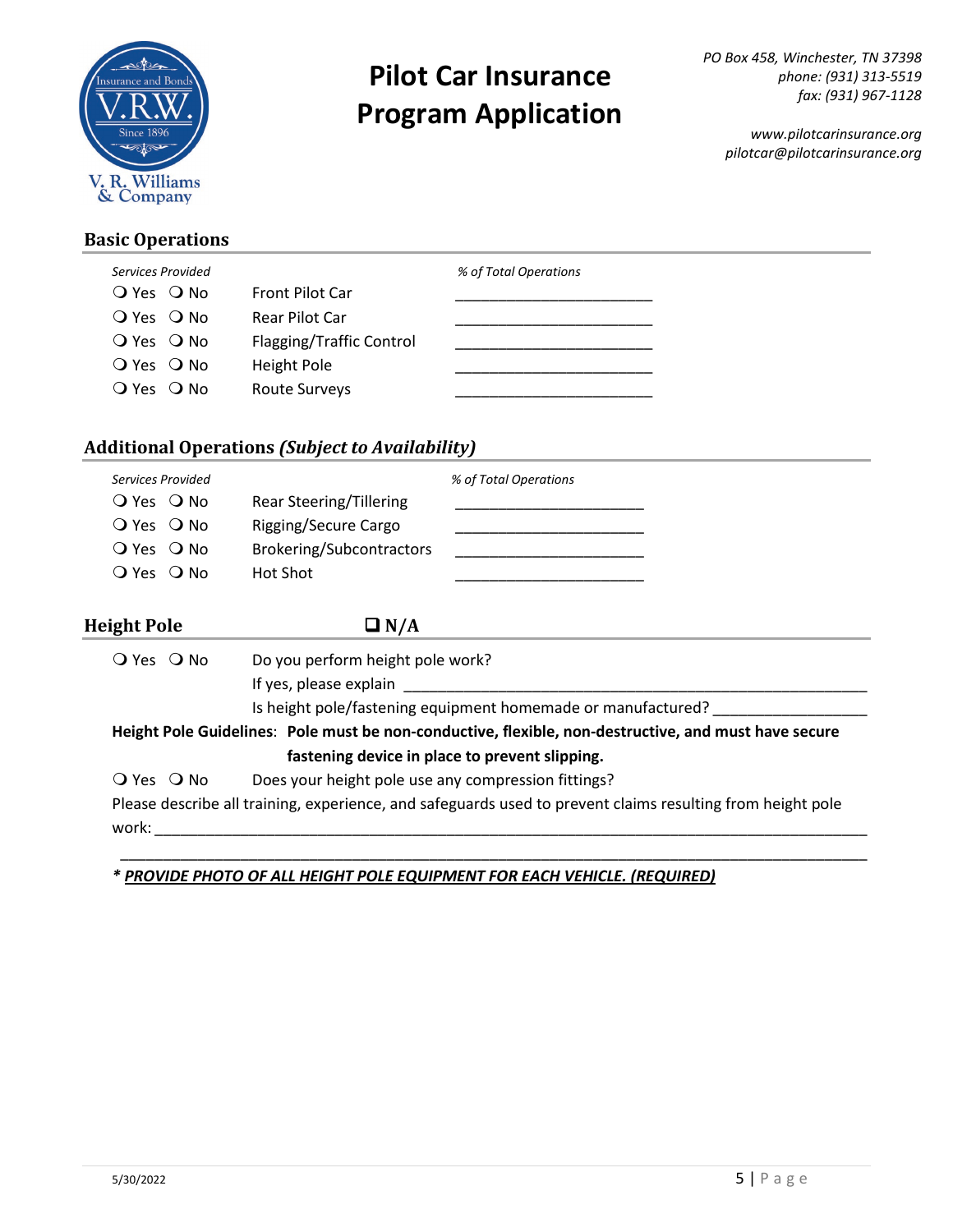

*PO Box 458, Winchester, TN 37398 phone: (931) 313-5519 fax: (931) 967-1128*

*www.pilotcarinsurance.org pilotcar@pilotcarinsurance.org*

| <b>Route Surveys</b>                 | $\Box N/A$                                                                                                                                                                                                                     |
|--------------------------------------|--------------------------------------------------------------------------------------------------------------------------------------------------------------------------------------------------------------------------------|
| $Q$ Yes $Q$ No                       | Are you contracted to perform route surveys?                                                                                                                                                                                   |
| $Q$ Yes $Q$ No                       | Do you physically drive the route before producing a survey?                                                                                                                                                                   |
| $Q$ Yes $Q$ No                       | Do you charge a fee to perform route surveys?                                                                                                                                                                                  |
| $Q$ Yes $Q$ No                       | Have you received any route survey education/training?                                                                                                                                                                         |
|                                      |                                                                                                                                                                                                                                |
| O Yes O No                           | Do you maintain files on how a survey was completed?                                                                                                                                                                           |
|                                      | If yes, how long do you maintain the route survey files?                                                                                                                                                                       |
| O Yes O No                           | Do you provide a written guarantee for completed surveys?                                                                                                                                                                      |
|                                      | If yes, please explain and the state of the state of the state of the state of the state of the state of the state of the state of the state of the state of the state of the state of the state of the state of the state of  |
| $Q$ Yes $Q$ No                       | Does anyone else in your company perform route surveys?                                                                                                                                                                        |
|                                      | If yes, please explain                                                                                                                                                                                                         |
|                                      | How many years route survey experience? The many years of the state of the state of the state of the state of the state of the state of the state of the state of the state of the state of the state of the state of the stat |
| O Yes O No                           | Is there a pre-trip coordination and planning meeting?                                                                                                                                                                         |
| $\overline{O}$ Yes $\overline{O}$ No | Are permit/routing documents provided at these meetings?                                                                                                                                                                       |

### **Brokering/Subcontractors**  $\Box N/A$

| $Q$ Yes $Q$ No | Do you subcontract work with other drivers/companies?                                |
|----------------|--------------------------------------------------------------------------------------|
| O Yes O No     | Do they provide you with a copy of their current policy showing matching limits of   |
|                | Auto Liability, General Liability, and Professional Liability?                       |
| $Q$ Yes $Q$ No | Are you a certificate holder or additional insured on the subcontractor's insurance? |
| \$             | Annual revenue for subcontract or brokered work.                                     |
| $Q$ Yes $Q$ No | Are you paid a percentage of each brokered load?                                     |
|                | If yes, what percentage?                                                             |